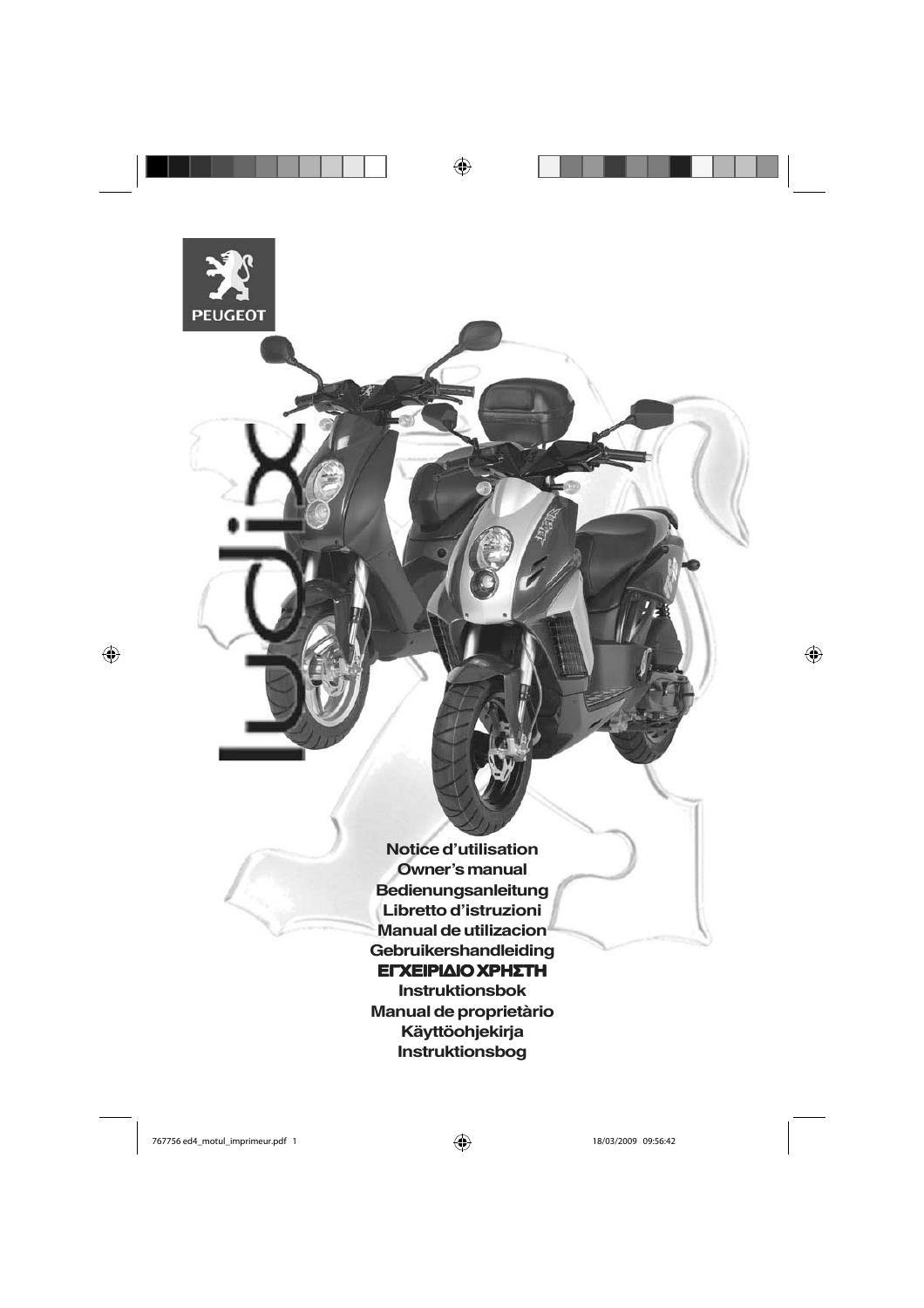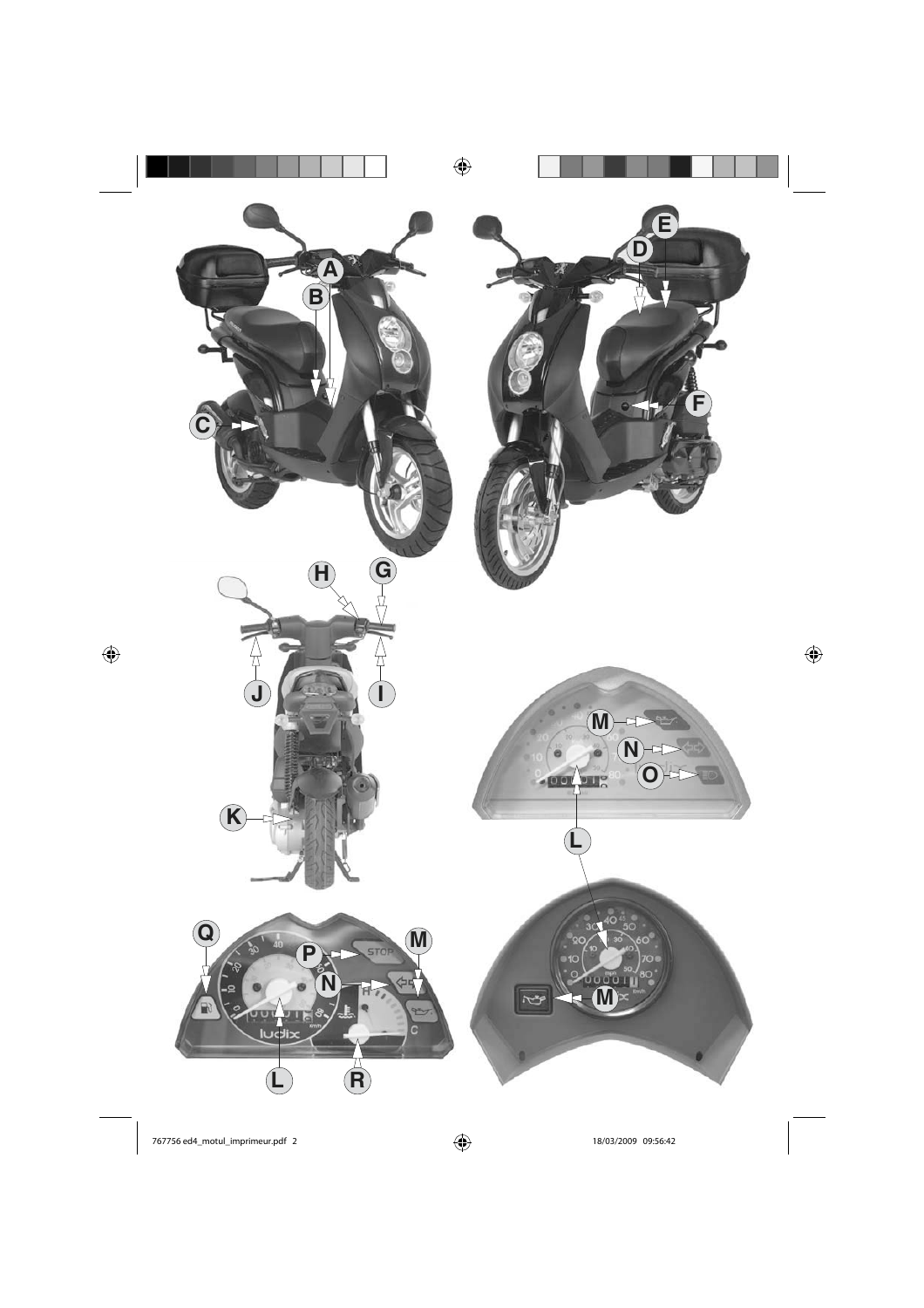





















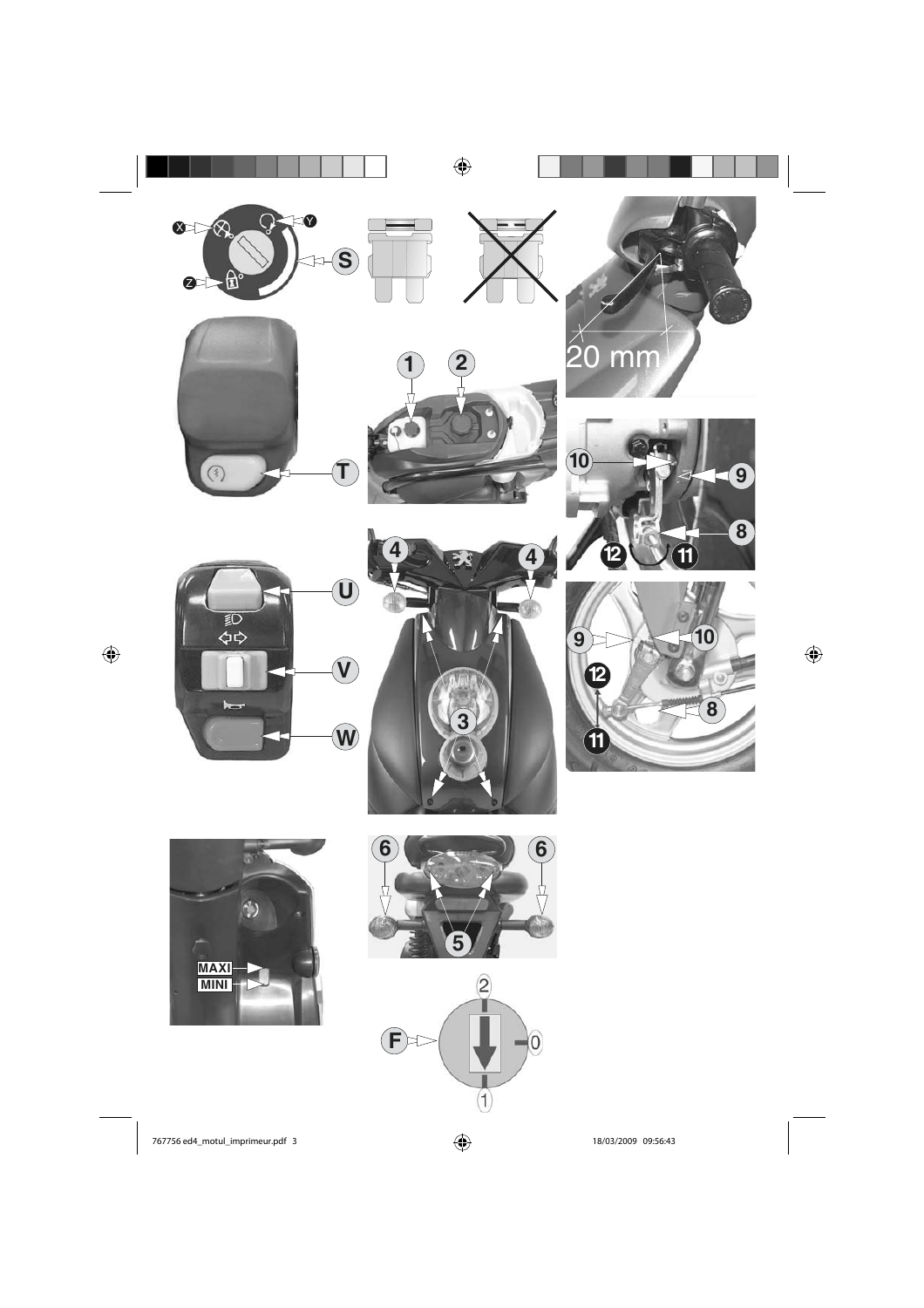#### **Sommaire**  $FR$

### **Sommario**  $\mathsf{I}\mathsf{T}$

| Illuminazione / Segnalazioni  32 |  |
|----------------------------------|--|
|                                  |  |
|                                  |  |
|                                  |  |
|                                  |  |
|                                  |  |
|                                  |  |

#### **Information**  $GB$

#### **Sumario**  $ES$

## $DE$

## **Inhalt**

## **Inhoud**

 $\overline{\text{NL}}$ 

 $I$ U $O$ İ $X$  50 Tous Types

 $\boxed{2}$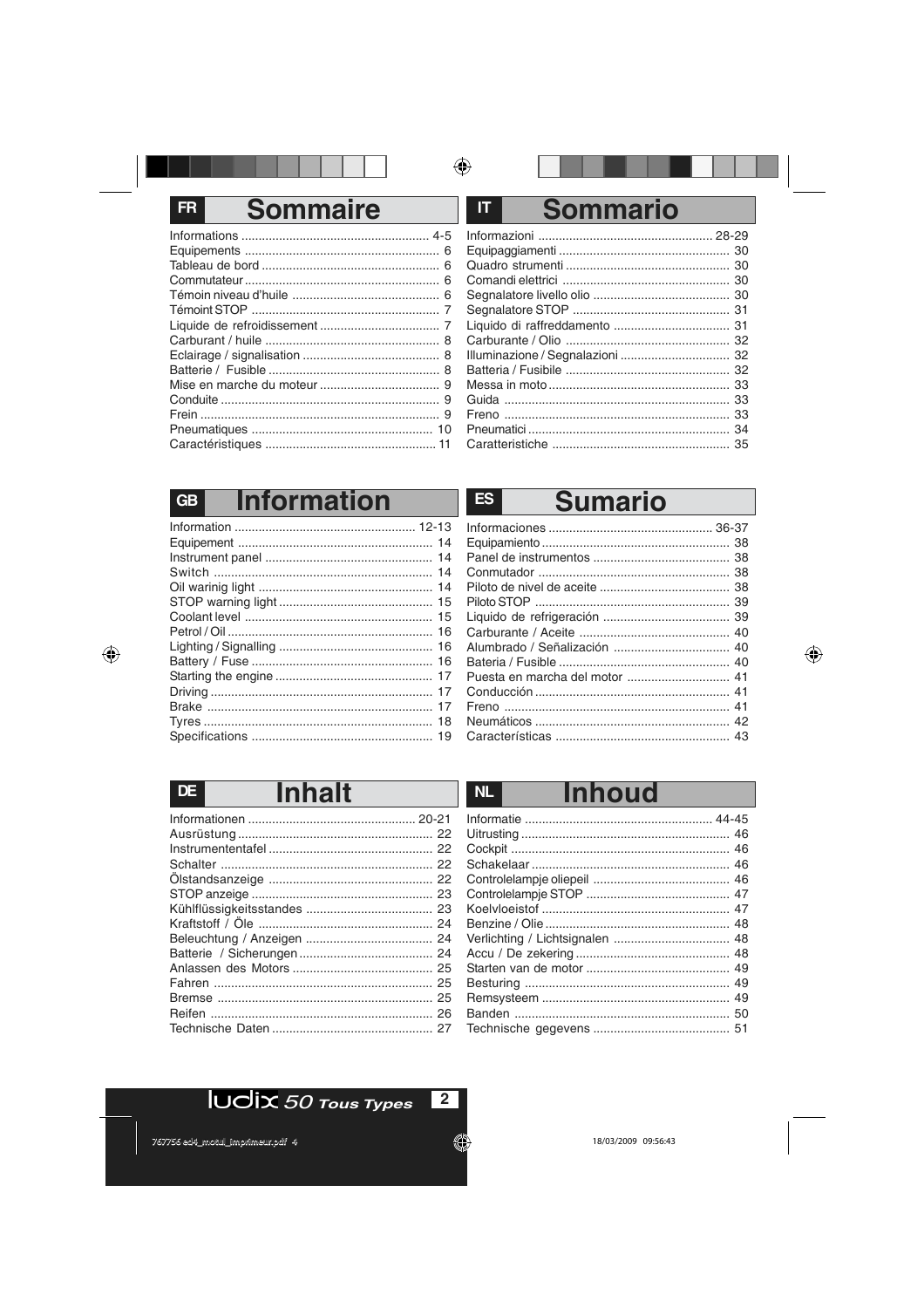#### Περιεχόμενα **GR**

|                                              | 54 |
|----------------------------------------------|----|
|                                              |    |
|                                              |    |
|                                              |    |
|                                              |    |
| Έλεγχος της στάθμης του υγρού του κυκλώματος |    |
|                                              | 55 |
|                                              |    |
|                                              |    |
|                                              |    |
|                                              |    |
|                                              |    |
|                                              |    |
|                                              |    |
|                                              |    |

| <b>Sisällys</b><br>FI          |          |
|--------------------------------|----------|
|                                | Français |
| Jäähdytysnesteen tarkistus  79 | Englist  |
|                                | Deutsch  |
|                                |          |

#### Innehållsförteckning **SE**

#### Indhold DK

|  | Españo     |
|--|------------|
|  |            |
|  |            |
|  |            |
|  |            |
|  |            |
|  | Nederlands |
|  |            |
|  |            |
|  |            |
|  |            |
|  | Gréque     |
|  |            |
|  |            |

## **PT**

## **Sumário**

Danish

 $\overline{3}$ 

# **Français**

Italiano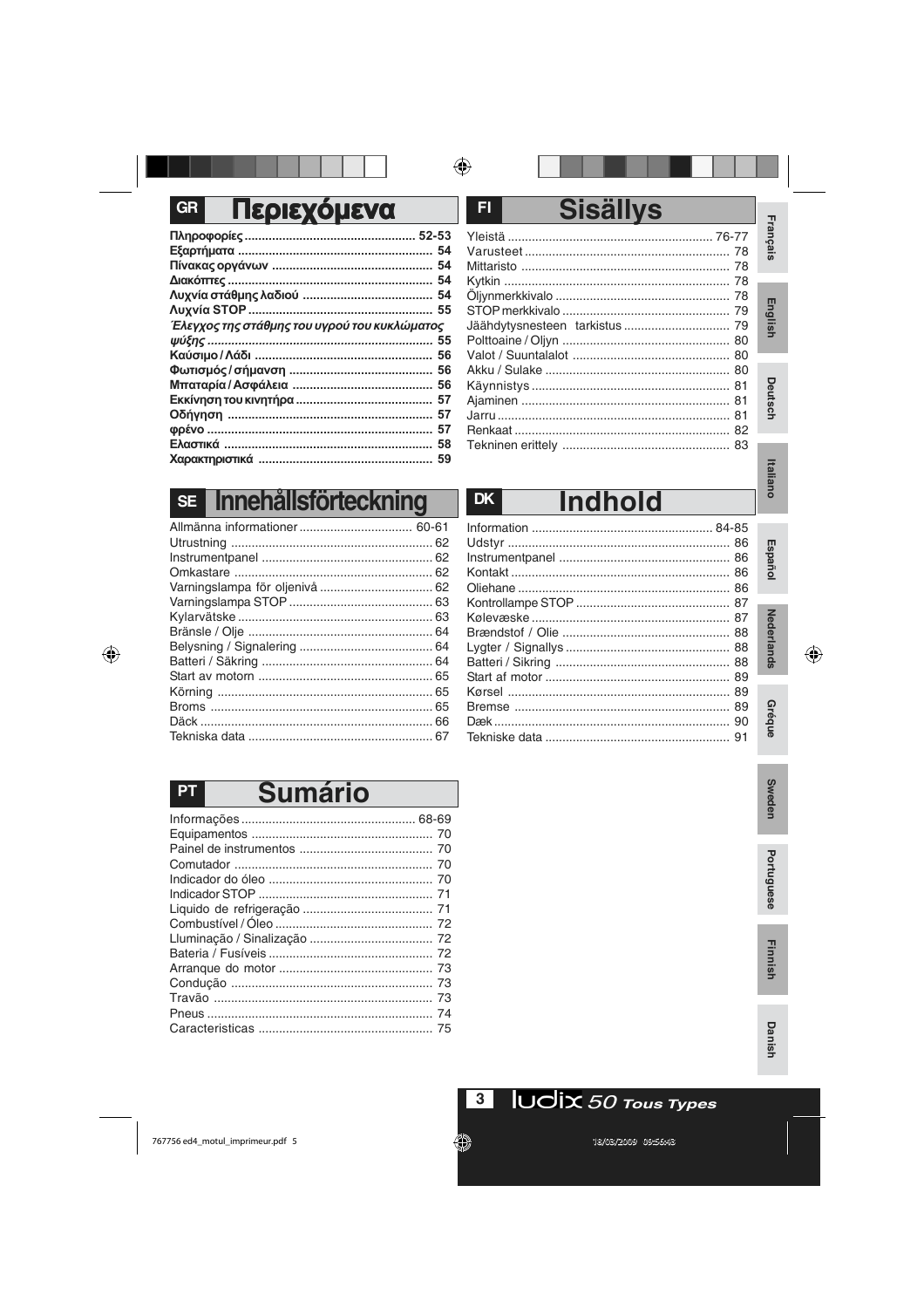## *Nehmen Sie sich die Zeit, dieses Dokument zu lesen*

### **Informationen**

#### **Die Erläuterungen in dieser Betriebsanleitung sollen Ihnen als Richtlinie für die Bedienung des PEUGEOT-Fahrzeuges dienen.**

Darüber hinaus geben wir Ihnen auch Hinweise über die erforderliche Wartung und Pflege,die bei Beachtung dazu beitragen werden, daß Ihnen Ihr Fahrzeug immer Freude bereitet und jahrelang zuverlässig dient. Ihr Fachhändler wird Sie gerne beraten um Ihr Fahrzeug in einem technisch einwandfreien Zustand zu erhalten. Jede Veränderung des serienmäßigen Fahrzeuges kann zum Erlöschen der ABE führen. Bevor Sie eine Veränderung vornehmen, fragen Sie Ihren Fachhändler, ob dies zulässig ist. Ihr Fachhändler kennt alle Besonderheiten Ihres Fahrzeuges. Er verfügt außerdem über Original-Ersatzteile und das notwendige Spezialwerkzeug, um den Kundendienst an Ihrem Fahrzeug unter den besten Bedingungen durchzuführen. Wir freuen uns, daß Sie ein Fahrzeug gewählt haben und danken Ihnen für Ihr Vertrauen; wir versichern Ihnen, daß Sie für lange Jahre ein sicheres und angenehmes Transportmittel besitzen.

#### **Sicherheitshinweise**

#### **Siehe auch Absatz «Fahren».**

Wir erlauben uns, Ihnen nachfolgend einfache Ratschläge für die sichere Handhabung Ihres Fahrzeuges zu geben. Zu hohe Geschwindigkeit ist sehr oft ein ausschlaggebender<br>Faktor bei Unfällen. Beachten Sie bei Unfällen. Beachten Geschwindigkeitsbegrenzungen, fahren Sie nie schneller als es die Verkehrslage zuläßt.

Vorsicht, auf Straßenmarkierungen kann man leicht ausrutschen. Vor jeder Verwendung des Fahrzeuges, überprüfen Sie kurz, ob das Fahrzeug alle Sicherheitsbedingungen erfüllt.

#### Bei Nässe und Kälte

- Bei Nässe und Kälte funktionieren die Bremsen nie so gut, wie bei trockenem und warmen Wetter. Zum sicheren Bremsen müssen gewisse Vorkehrungen getroffen werden. Fahren Sie langsamer und bremsen Sie früher als bei normalen Witterungsverhältnissen.

Vor Fahrtantritt müssen der Fahrer und der Beifahrer einen Helm aufsetzen und den Verschluss korrekt Schließen. Es ist außerdem empfohlen, Hände und Augen zu schützen und farbige Kleidung zu tragen. Ein ungeübter Fahrer sollte sich zuerst mit seinem Fahrzeug vertraut machen, bevor er am Verkehr teilnimmt. Ein Rollerfahrer muß den anderen Verkehrsteilnehmern seine Anwesenheit wie folgt anzeigen:

- Vermeiden von schlecht sichtbaren Stellen
- Besonders vorsichtig sein an Kreuzungen,

Parkplatz-einfahrten. Das Fahrzeug ist nur für den Straßenverkehr vorgesehen.

Der Gepäckträger und Koffer sind für den Transport von leichten Objekten vorgesehen. Achten Sie darauf, daß das Gewicht gleichmäßig verteilt und gut befestigt ist. **Max. Beladung : 3 kg**

Ihr Motorroller ist geplant, um den legalen Forderungen zu entsprechen, bringen keine Änderung insbesondere am

*50 Tous Types* **<sup>20</sup>**

Auspuff an. Ausschließlich benutzen Sie die Treibstoffe, Öle und Schmiermittel, die getestet, und die vom Konstrukteur empfohlen wurden.

- Der Auspuff und das Motorgehäuse erreichen bei Betrieb eine Temperatur von mehreren hundert Grad. Vermeiden Sie jeglichen Kontakt, der zu starken Verbrennungen führen würde. Vor einer Handhabung oder dem Abstellen in einem geschlossenen Raum, immer abwarten, bis das Fahrzeug etwas ausgekühlt ist.

#### **Wartungsratschlag**

Die Benutzung anderer Ersatzteile könnte die einwandfreie Funktion des Fahrzeuges verhindern. Lassen Sie Ihr Fahrzeug sorgfältig überprüfen, wenn Sie damit einen Auffahrunfall hatten. Beispielsweise alle Teile, die zum Rahmen, zur Aufhängung und zur Lenkung gehören. Diese Inspektion ermöglicht die Wiederherstellung der unabdingbaren Sicherheitsbedingungen.

Nach längerer Stillegung wird empfohlen, eine allgemeine Überprüfung des Fahrzeugs vorzunehmen.

**Um körperlichen Schäden vorzubeugen, achten Sie immer darauf, daß der Motor abgestellt ist und das Fahrzeug fest auf seinem Ständer, auf ebener Fläche steht bevor Sie irgendeine Wartungsarbeit durchführen.**

Für alle Interventionen, Prüfungen, Einstellungen, Gespräche oder Benutzungsräte einem genehmigten Verteiler das Fahrzeug anzuvertrauen.

Die Karosserie besteht aus Plastikteilen, diese sind lackiert und bedürfen keiner besonderen Pflege.

Reinigen Sie die schmutzigen Teile mit Seifenlauge oder einem milden Reinigungsmittel, wobei der Motorroller mit klarem Wasser nachgespült und mit einem Fensterleder getrocknet werden sollte.

Allgemein ist die Benutzung von Hochdruckreinigungsgeräten, Lösungsmitteln wie Benzin, Erdöl oder aggressiven Reinigungsmitteln nicht empfohlen (wie z.B. Felgenreiniger), dies kann zu Beschädigungen am Fahrzeug führen.

Falls nötig einen genehmigten Verteiler zu befragen. Er wird Ihnen über den Gebrauch von Pflegemitteln oder die Instandsetzung éraflées oder gekratzter Stücke beraten.

## **Längere Stillegung des Fahrzeuges\***

Bei längeren Standzeiten des Fahrzeuges (über 1 Monat) müssen folgende Maßnahmen ergriffen werden :

- Die Batterie ablegen und es in einer trockenen und temperierten Stelle lagern es vor und nach der Lagerung wieder aufzuladen.

Anlassen des Motors nach einer Standzeit :

Nach einer Standzeit des Fahrzeugs von mehr als einem Monat den Kraftstofftank leeren und wieder mit neuem Kraftstoff befüllen.

- Nachdem der Motor angesprungen ist, langsam Gas geben und dabei bremsen, bis der Motor warmgelaufen ist (die Warmlaufzeit ist von der Dauer der Standzeit des Fahrzeugs abhängig). Der Motor kann seine volle Leistung erst nach einer gewissen Laufzeit erbringen, die von der Außentemperatur abhängt.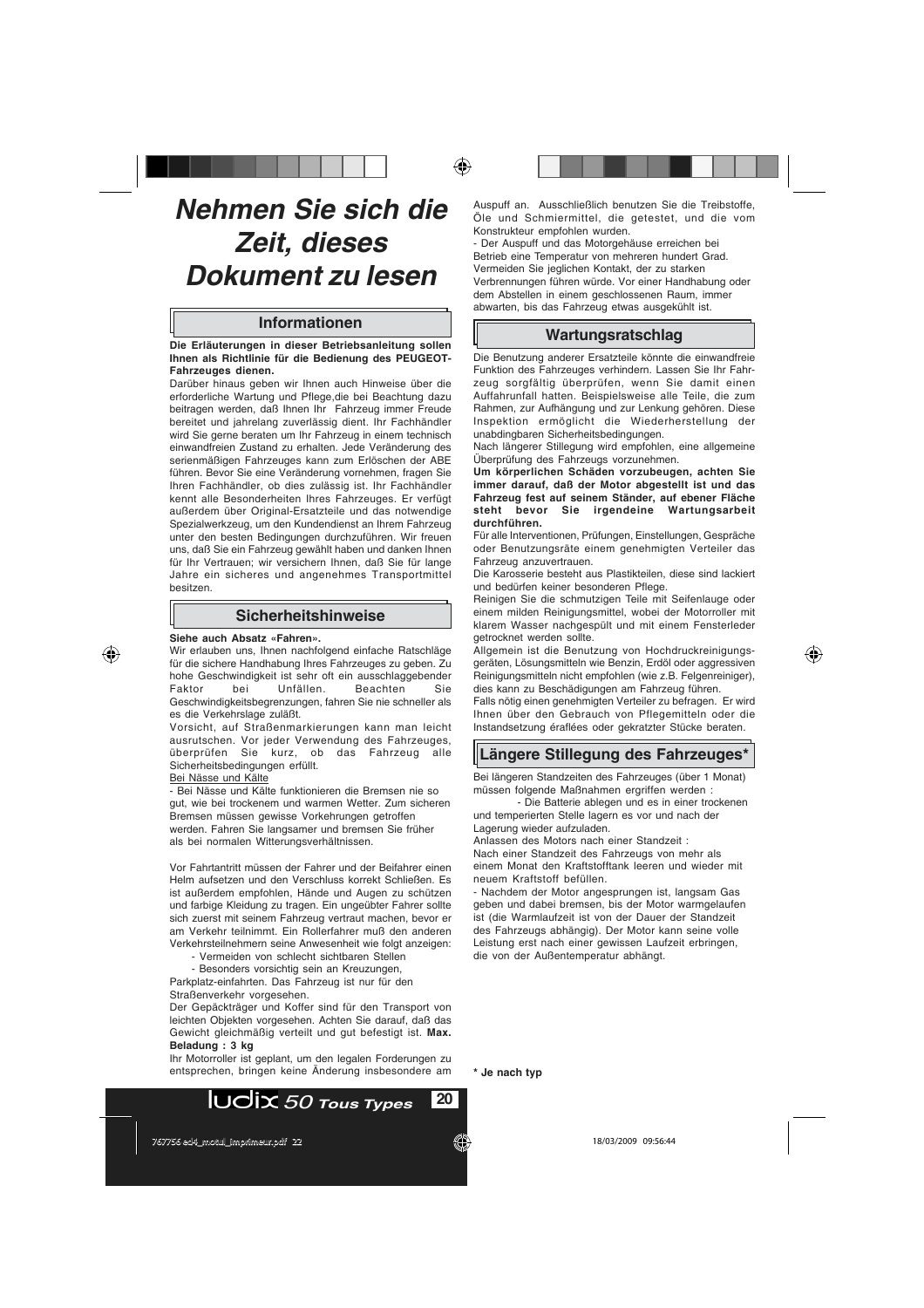## **Kontrolle vor der Abfahrt**

Von dem Fahrer.

#### **Kontrollieren**

- Kraftstoffstand
- Ölstand
- die Dichtigkeit
- die Reifen und den Reifendruck
- Zustand der Bremsflüssigkeit\*
- Des Kühlflüssigkeitsstandes\*
- Bremsbeläge auf Abnutzung kontrollieren \*

#### **Überprüfen**

- Funktion dem Bremsanlage
- Gasdrehgriff auf Leichtgängigkeit prüfen
- Beleuchtungs und Signalanlage prüfen \*
- Bremsleuchte und Blinker prüfen

**\* Je nach typ**

#### **Umweltschutz**

#### **Allgemeines**

- Eine gebrauchte Kerze, ein unzureichend installierter parasitischer Schutz, ein verschmutzter Luftfilter sind genausoviel verursachen, der auf die Dauer des Lebens des Katalysators und des Auspuffsystems reduzieren können.

- Falls der Katalysator ausgebaut wird, muß der Zylinderkopf nach dem Wiedereinbau auf Dichtheit geprüft werden (die Dichtung muß unbedingt ausgetauscht werden).

- Jegliche Änderung an den Motorkennwerten (Zündung, Vergasung, Steuerung usw.) kann sehr schnell zur Zerstörung des Abgassystems führen.

#### **Kraftstoff / Schmiermittel**

- Fahren Sie den Kraftstofftank nie ganz leer
- Verwenden Sie die empfohlenen Schmiermittel

- Verwenden Sie weder Kraftstoff- noch Ölzusätze (Additive)

#### **Zündung**

- Bei Zündaussetzern oder Leistungsabfall während der Fahrt sollte die Geschwindigkeit verringert werden und der Motor wie hiernach beschrieben abgestellt werden. Bei Fortdauer des Problems lassen Sie den Antrieb Ihres Fahrzeuge sobald als möglich überprüfen.

#### **Startverhalten**

- Bei Startschwierigkeiten lassen Sie den Antrieb Ihres Fahrzeuges überprüfen

**Aus Gründen der ununterbrochenen Verbesserung behält der Hersteller das Recht vor, jede mögliche Teilnummer zu ändern, zu löschen oder zu addieren, die veranschlagen wird (die Fotos Nichtvertraglich)**

**Für ein einwandfreies Arbeiten Ihres Motors benutzen Sie ausschließlich : Super Bleifrei roz 95 oder 98.**

**Der Hersteller behält sich das Recht vor, ohne Ankündigung technische Daten oder Ausführungen zu ändern.**

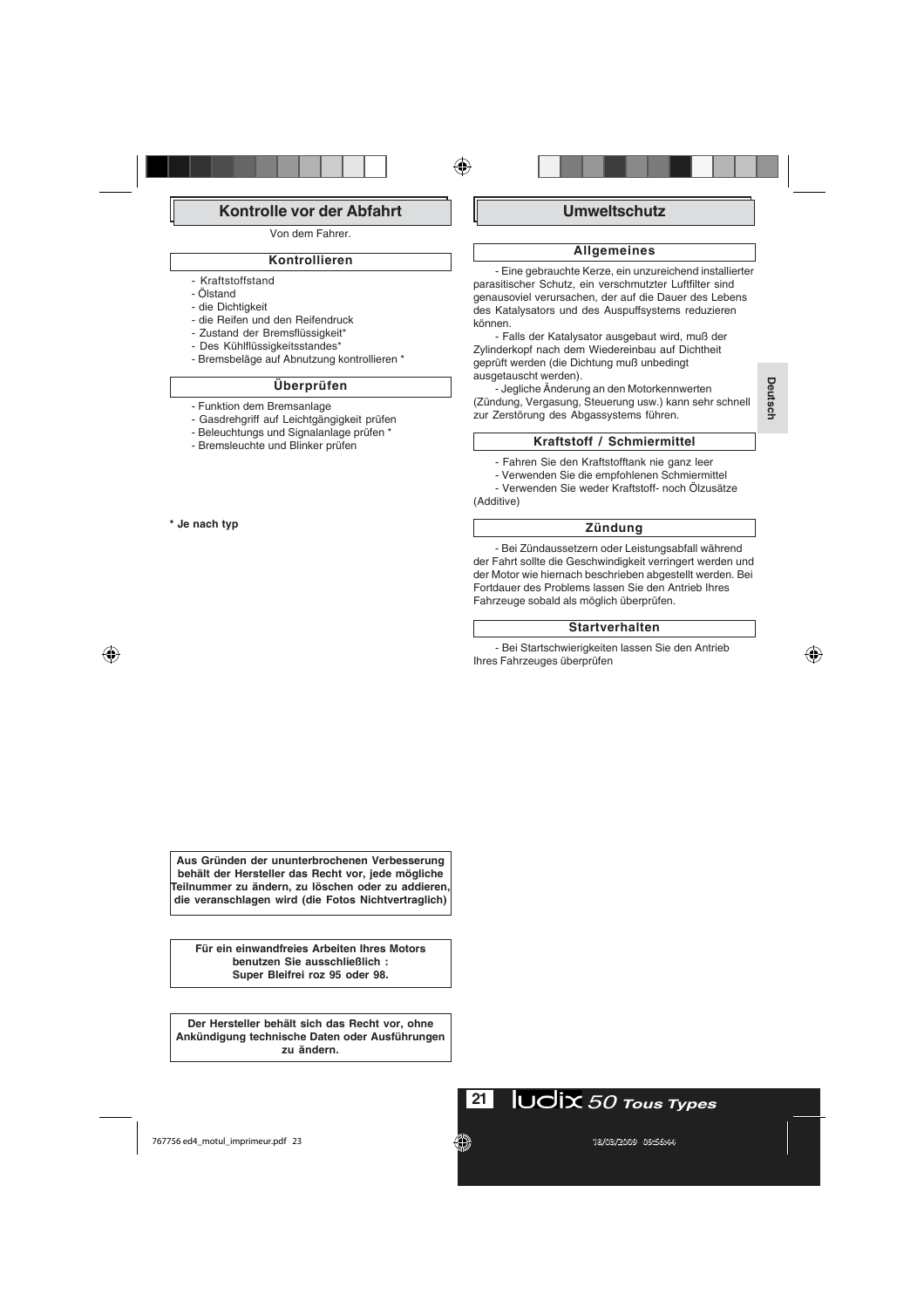## *Ausrüstung* <sup>M</sup>

#### A **- Typenschild des Herstellers / Fahrgestellnummer**

- B  **Batterie \* / Sicherungen \***
- C  **Beifahrerhaltegriff \***
- D  **Öletankdeckel**
- E  **Kraftstofftankdeckel**
- F  **Benzinhahn \***
- G  **Gasdrehgriff**

H **- Füllstand Bremsflûssigkeit**

### **Vornbremse \***

- I  **Vornbremshebel (rechter Griff)**
- J  **Hintenbremshebel (linker Griff)**
- K  **Motorennummer**

## *Instrumententafel*

- L  **Tachometer**
- M  **Ölstandwarnleuchte**
- N  **Fernlichtkontrolle\***
- O  **Blinkeranzeige \***
- P  **STOP warnleuchte \***
- Q  **Warnleuchte Kraftstoffstand \***
- R  **Motortemperaturanzeige \***

Sollte die Anzeige in den roten Bereich kommen, muß der Motor zum Abkühlen abgestellt werden (überprüfen Sie den Kühlmittelstand wie auf Seite 23

beschreiben und wenden Sie sich an eine Vertragswerkstatt)

## *Zünd- und Verriegelungsschlüssel*

## S **- Zündschalter \***

- X Motor aus
- Y Zündung an. Anlasser- und

Anzeigefunktionen können benutzt werden.

2 - Lenkschloß verriegelt

#### **- Beleuchtungs-schalter**

Um der neuen europäischen Gesetzgebung zu entsprechen ist Ihr Fahrzeug von jetzt an mit Dauerlicht ausgestattet.

#### T **- Anlasserknopf \***

- U  **Abblendlicht-/Fernlichtschalter \***
- V  **Blinkerschalter \***
- W  **Hupenknopf**

## *Ölstandwarnleuchte \**

**(außer STOP warnleuchte)**

## **FAHRZEUG MIT BATTERIE**

#### **Normalbetrieb**

- Die Anzeige leuchtet beim Einschalten der Zündung auf und erlischt mit dem Starten des Motors

- Die Anzeige erlischt, sobald der Motor läuft

#### **Störbetrieb**

**Beim Einschalten der Zündung und ausgeschaltetem Motor Die Anzeige leuchtet nicht auf**

**- In diesem Fall den Motor nicht starten, um eine Beschädigung zu vermeiden und das Fahrzeug zum Vertragshändler bringen.**

Oder die Lampe der Anzeige ist durchgebrannt.

**- Da nicht festzustellen ist, ob es sich um eine**

**schwerwiegende Panne handelt, das Fahrzeug nicht starten und zum Vertragshändler bringen.**

#### **Laufender Motor Die Anzeige leuchtet weiter**

Zündung ausschalten und Ölstand kontrollieren

- **Vor dem Fahrbetrieb unbedingt Öl nachfüllen**
- Wenn der Ölstand in Ordnung ist und die Anzeige weiter leuchtet **- Die Zündung ausschalten, um den Motor nicht zu**

**beschädigen und das Fahrzeug mit stehendem Motor zum Vertragshändler bringen**

#### **Während des Fahrbetriebs**

**Die Anzeige blinkt schnell**

Dies weist auf eine Störung der Ölpumpe hin

**- Das Fahrzeug unverzüglich unter Berücksichtigung der Verkehrsverhältnisse und der Straßenverkehrsordnung anhalten, die Zündung ausschalten, um den Motor nicht zu beschädigen und das Fahrzeug mit stehendem Motor zum Vertragshändler bringen.**

## **FAHRZEUG OHNE BATTERIE**

#### **Normalbetrieb**

- Die Anzeige leuchtet beim Einschalten der Zündung nicht auf
- Die Anzeige leuchtet nicht bei laufendem Motor

#### **Störbetrieb**

**Beim Starten des Motors**

#### **Die Anzeige leuchtet auf**

- Zündung ausschalten und Ölstand kontrollieren **- Vor dem Fahrbetrieb unbedingt Öl nachfüllen**
- Wenn der Ölstand in Ordnung ist und die Anzeige weiter leuchtet **- Die Zündung ausschalten, um den Motor nicht zu**

**beschädigen und das Fahrzeug mit stehendem Motor zum Vertragshändler bringen**

#### **Während des Fahrbetriebs**

**Die Anzeige blinkt schnell**

- Dies weist auf eine Störung der Ölpumpe hin

**- Das Fahrzeug unverzüglich unter Berücksichtigung der Verkehrsverhältnisse und der Straßenverkehrsordnung anhalten, die Zündung ausschalten, um den Motor nicht zu beschädigen und das Fahrzeug mit stehendem Motor zum Vertragshändler bringen.**

**Hinweis**

**- Falls die Anzeige während des Fahrbetriebs leuchtet oder blinkt muss das Fahrzeug angehalten und die Zündung ausgeschaltet werden. Immer darauf achten, ob es die Verkehrsverhältnisse zulassen, gefahrlos anzuhalten und dabei die Straßenverkehrsordnung zu beachten.**

**- Wenn bei normalem Fahrbetrieb die Anzeige zeitweise aufleuchtet und wieder erlischt, weist dies auf einen zu geringen Ölstand hin (mit sinkendem Ölstand erhöht sich die Frequenz in der die Anzeige aufleuchtet und wieder erlischt). So schnell wie möglich Öl nachfüllen bevor das System beeinträchtigt oder der Motor beschädigt werden kann.**

**\* Je nach typ**

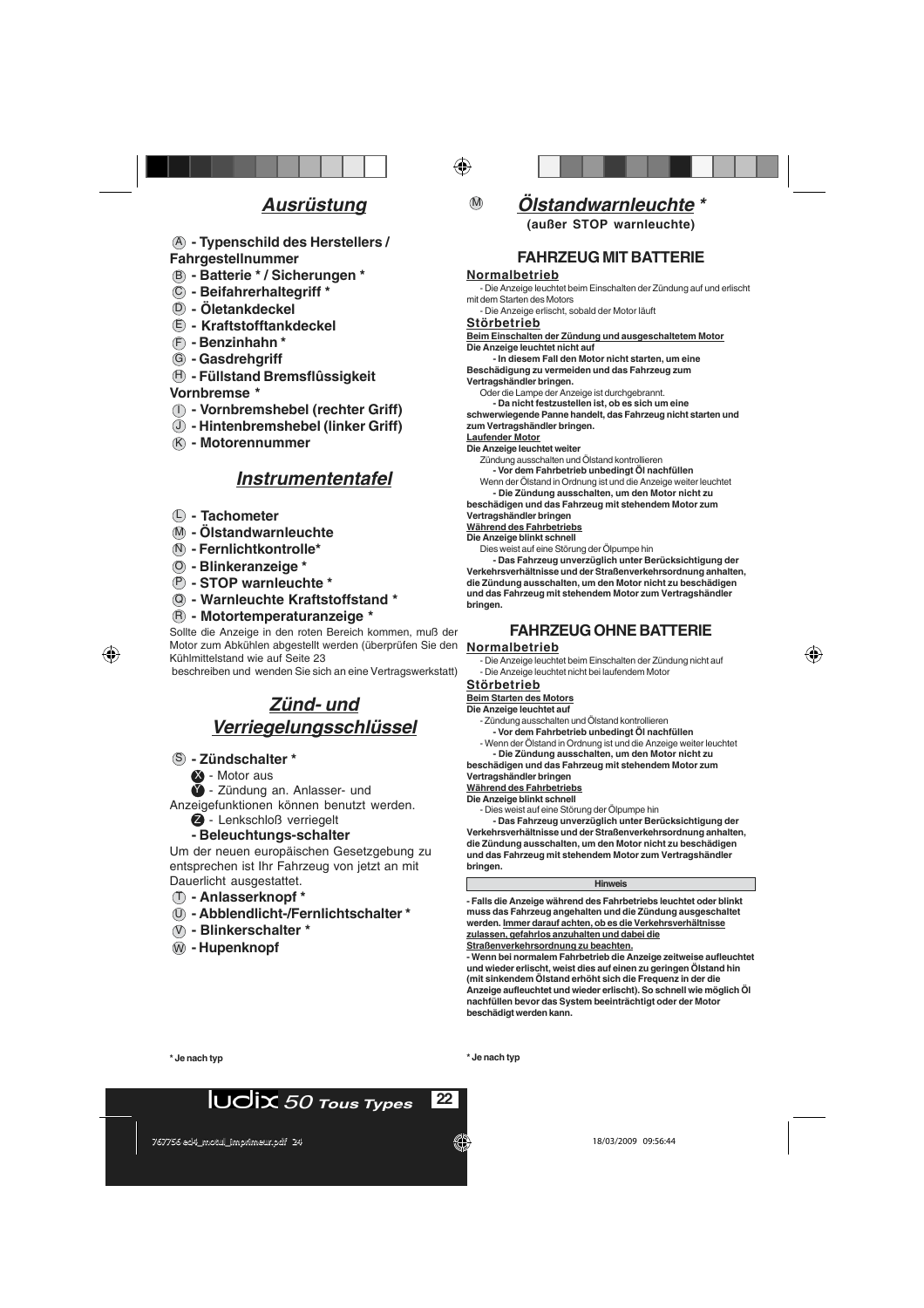$(P)$ *STOP warnleuchte \**

#### **Normalbetrieb**

- Die Anzeige leuchtet beim Einschalten der Zündung auf und erlischt mit dem Starten des **Motors** 

- Die Anzeige erlischt, sobald der Motor läuft **Störbetrieb**

**Beim Einschalten der Zündung und ausgeschaltetem Motor**

**Die Anzeige leuchtet nicht auf - In diesem Fall den Motor nicht starten, um eine Beschädigung zu vermeiden und das Fahrzeug zum Vertragshändler bringen.**

Oder die Lampe der Anzeige ist durchgebrannt.

**- Da nicht festzustellen ist, ob es sich um eine schwerwiegende Panne handelt, das Fahrzeug nicht starten und zum Vertragshändler bringen.**

**Während des Fahrbetriebs**

**- Das Fahrzeug unverzüglich unter Berücksichtigung der Verkehrsverhältnisse und der Straßenverkehrsordnung anhalten, die Zündung ausschalten, um den Motor nicht zu beschädigen und das Fahrzeug mit stehendem Motor zum Vertragshändler bringen.**

## M **- Ölstandwarnleuchte**

Wenn die Ölanzeige leuchtet, muß umgehend Öl nachgefüllt werden. Ohne Öl geht der Motor kaputt, ein Schaden, der nicht in den Garantiebereich fällt.

## Q **- Warnleuchte Kraftstoffstand**

Wenn die leuchtet, muß umgehend nachgefüllt werden

## *Kontrolle des Kühlflüssigkeitsstandes \**

**(Intervalle : siehe Wartungsheft)**

#### **Achtung, Verbrennungsgefahr**

**Den Ausgleichsbehälterdeckel niemals bei heißem Motor abschrauben. Das Kühlmittel könnte schlagartig austreten und dadurch schwere Verbrennungen verursachen. Ausgediente Kühlflüssigkeit muß fachgerecht entsorgt werden.**

#### **Achtung**

**Das Fahrzeug nicht benutzen wenn :**

**- Sich die Kühlflüssigkeit unterhalb der Min. Markierung befindet.**

**- Wenn das System eine Undichtigkeit aufweist**

**- Wenn das Fahrzeug die Kühlflüssigkeit " verbraucht "**

**Bei Nichtbeachtung können schwere Motorschäden entstehen. Wenden Sie sich für Wartungs- und**

**Reparaturarbeiten am besten an Ihren Peugeot Motocycles Händler.**

Die Überprüfung des Kühlmittelstandes erfolgt bei kaltem und ausgestelltem Motor.

- Zur Nachfüllen :

- Ebenen Untergrund stellen

- Die 4 Schrauben der vorderen Verkleidung entfernen

- Verkleidung zur Seite nehmen

- Verschluß des Ausgleichbehälters entfernen

- Der Kühlflüssigkeitsstand muß immer über

Min. sein.

- Zum Auffüllen verwenden Sie nur fertig gemischte Kühlflüssigkeit mit Frost- und Korrosionsschutz für 2 - Räder

**\* Je nach typ**

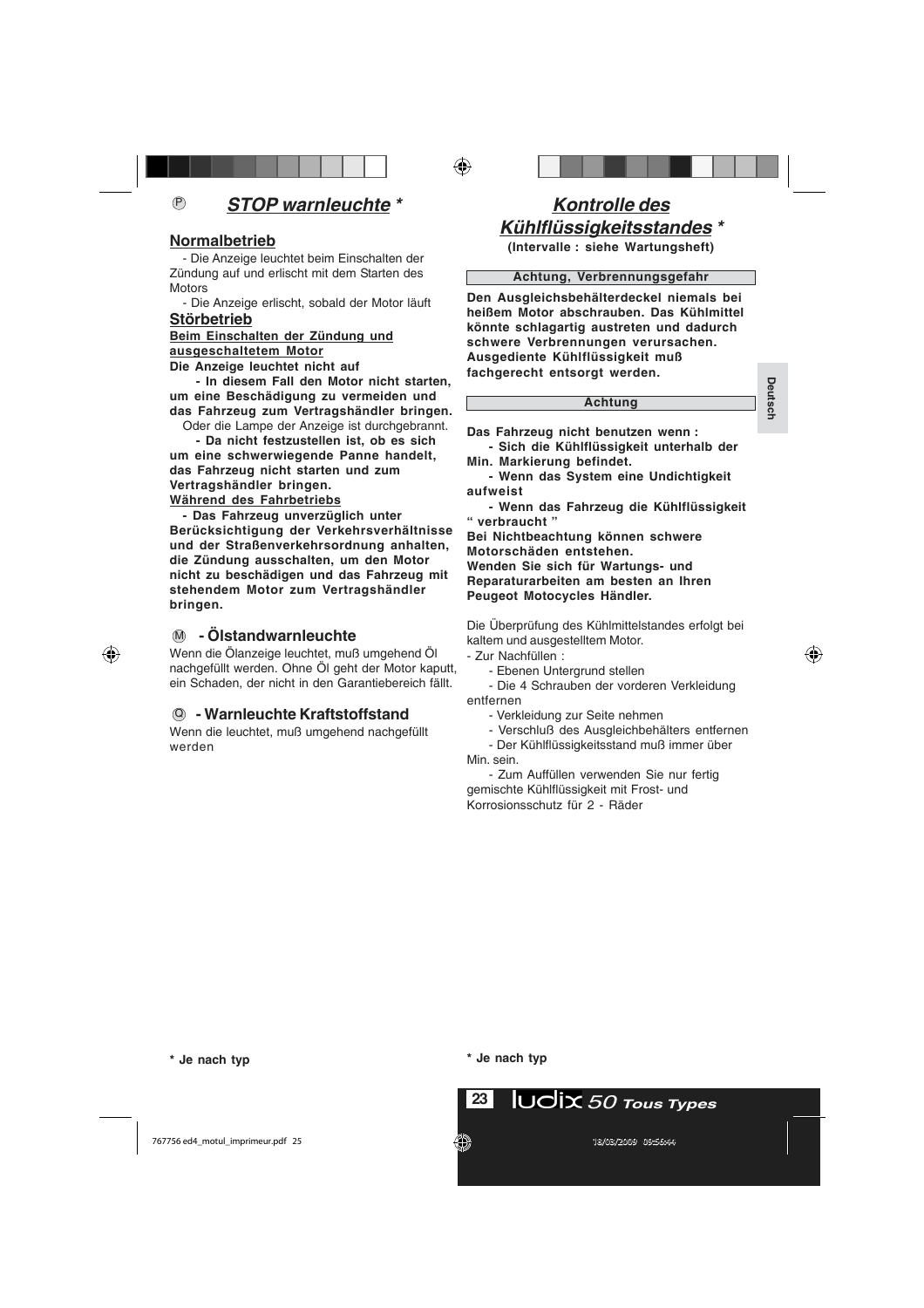## *Sitzbank*

Nach Öffnen der Sitzbank haben Sie Zugang :

- zum Sturzhelmfach

- zum Öleinfüllstutzen

**Keine Lacksprühdosen in das Sitzfach legen.**



Überprüfen Sie regelmäßig den Ölstand.

#### **Wichtig**

**War der Öltank vollkommen leer, kann der laufende Motor beschädigt werden. Bringen Sie das Fahrzeug zu einem PEUGEOT-Händler, um die notwendige Entlüftung des Schmiersystems durchführen zu lassen.** Bringen Sie das Fahrzeug zu einem PEUGEOT-Händler, falls ein Neustart des Schmiersystems erforderlich ist.

#### **2 - Kraftstoff**

Achten Sie beim Auftanken darauf, daß kein Wasser oder andere Verunreinigungen in den Tank gelangen.

**Benutzen Sie keine Benzin-Öl-Mischung.**

## *Beleuchtung und Anzeigen*

Der einwandfreie Betrieb der Beleuchtungs- und Anzeigenvorrichtung ist für die Fahrtsicherheit unabdingbar.

#### **- Glühbirnenwechsel**

#### **VORNE**

- Die 4 Schrauben (3) der vorderen Verkleidung entfernen

- Verkleidung zur Seite nehmen

- Birne wechseln

- Die Verkleidung wieder korrekt anbringen (Anliegen der

Teile)

- Die 4 Schrauben wieder anziehen

#### Anmerkung

Darauf achten, dass die Gummischutzkappe der Glühbirnen des Abblendlichts und des Fernlichts wieder aufgesetzt wird, um jegliches Risiko des Eindringens von Wasser in den Scheinwerfer zu vermeiden.

Blinker \*

- Schraube (4) und Abdeckung entfernen

- Birne wechseln

#### **HINTEN**

**Rücklicht** 

5 - Die 2 Befestigungsschrauben (5) des Abdeckglases entfernen

- Das rote Abdeckglas entfernen

- Birne wechseln

Blinker<sup>'</sup>

- Schraube (6) und Abdeckung entfernen

*50 Tous Types* **<sup>24</sup>**

- Birne wechseln



#### **Wartungsfreie Batterie**

*Eine wartungsfreie Batterie darf niemals geöffnet werden; kein Wasser oder Elektrolyt nachfüllen.* **Gewöhnliche Batterie Batterielektrolyt**

Überprüfen Sie den Stand und halten Sie ihn zwischen «UPPER» (Höchstgrenze) und «LOWER» (Mindestgrenze).

#### **- Aufladen der Batterie**

#### **Bevor Sie die Batterie laden muß der Wasserstand überprüft werden.**

Das Aufladen der Batterie muß mit einem passenden Ladegerät durchgeführt werden, das höchstens 0,4 bis 1 Ampère abgibt. Überlassen Sie das Aufladen einer Fachwerkstatt.

*Anmerkung : die Benutzung eines zu starken Batterieladegerätes kann die Batterie zerstören.*

**Vorsicht!**

**Die Batterie enthält Schwefelsäure. Haut-, Augen- und Kleiderkontakt unbedingt vermeiden.**

*Erste-Hilfe-Leistung bei Unfall :*

*- Äußerlich: mit Wasser spülen und sofort einen Arzt aufsuchen*

*- Innerlich: nichts trinken und keinen Brechreiz hervorrufen. Unverzüglich einen Arzt oder das nächste Entgiftungsinstitut aufsuchen.*

*- Augen: mit Wasser spülen und sofort einen Arzt aufsuchen*

**Keine Funken, Flammen oder Zigaretten in die Nähe kommen lassen. Sichern Sie eine ausreichende Belüftung während des Aufladens oder der Benutzung in einem geschlossenen Raum. Schützen Sie die Augen, wenn Sie in der Nähe einer Batterie arbeiten.**

*Batterie immer von Kindern fern halten.*

*Leere Batterien müssen ordnungsgemäß entsorgt werden (Recycling).*

## *Sicherungen \**

Eine Sicherung schützt die elektrische Anlage gegen Kurzschlüsse oder Überlastung des Stromkreislaufs. Sie steckt in einem Sicherungshalter neben der Batterie. Sie schmilzt und schaltet den Stromkreislauf im Falle einer Anomalie in der elektrischen Anlage ab.

#### **Vorsicht**

**Sollte eine Sicherung durchbrennen, so ist wahrscheinlich ein Fehler im Betrieb aufgetreten. Wenden Sie sich in solchen Fällen an Ihren Peugeot Motocycles Händler.**

**Nur Standartsicherungen verwenden. Ersetzen Sie eine durchgebrannte Sicherung immer durch eine gleichwertige.**

**Der Austausch einer Sicherung gegen eine nicht geeignete Sicherung kann zu irreparablen Schäden an der Ausrüstung und sogar zu Sicherheitsmängeln führen, durch die der Benutzer in Gefahr gebracht wird.**

**\* Je nach typ**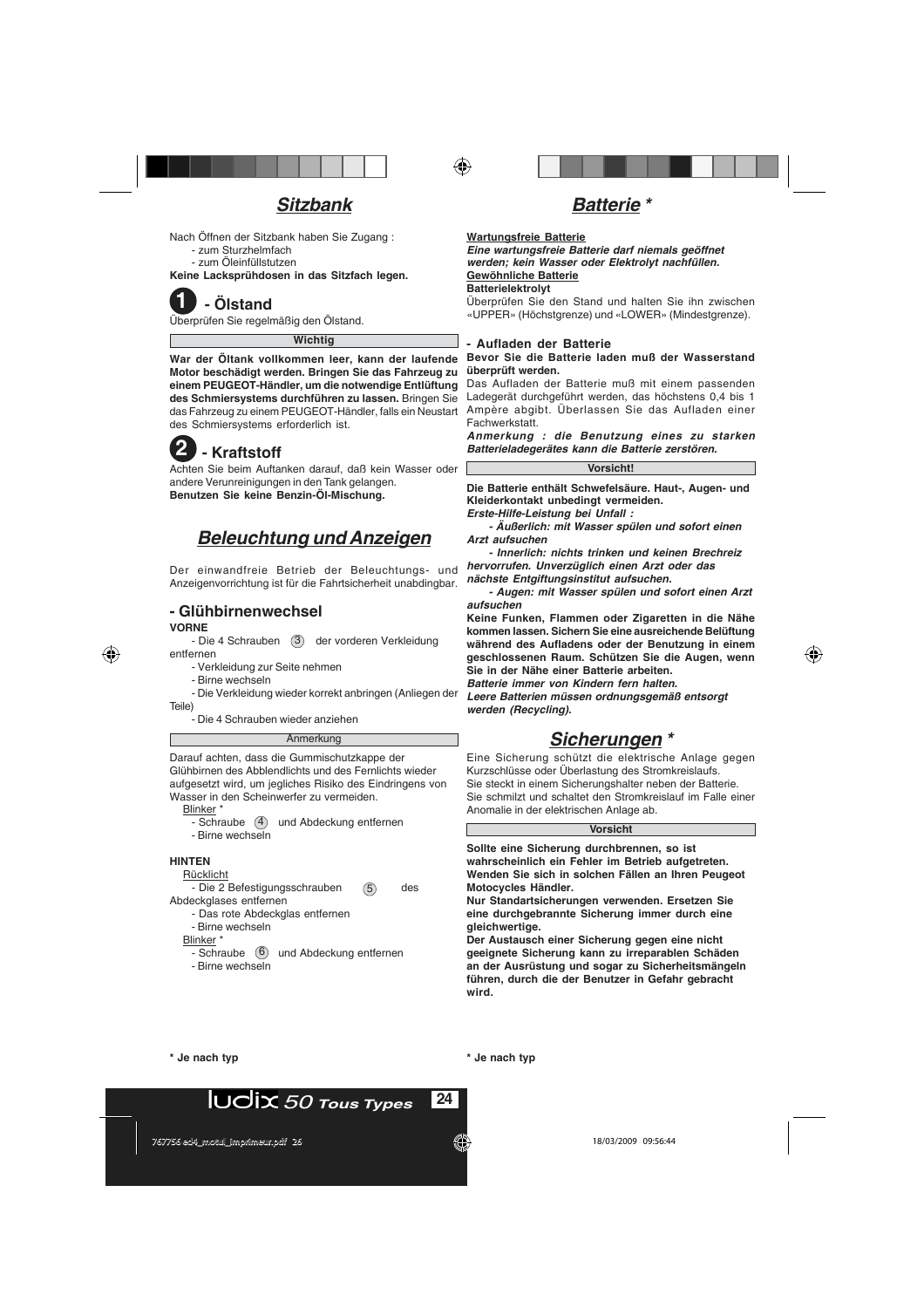## *Anlassen des Motors*

#### **Aus Sicherheitsgründen :**

- Stellen Sie den Motorroller auf seinen Mittelständer **Gasgriff nicht betätigen**

#### **Um den Motor anzulassen :**

- Einen bremshebel anziehen

#### **- Mit Kickstarter**

- Zündschlüssel in Position () stellen : ON
- Benzinhahn öffnen : **Position ON**

- Kickstarter mit einer schnellen und kontinuierlichen Bewegung betätigen

#### **- Mit elektrischem Anlasser \***

- Zündschlüssel in Position  $\langle \rangle$  stellen : ON
- Benzinhahn öffnen : **Position ON**
- Startknopf drücken
- Sobald der Motor läuft den Knopf loslassen

#### **Vorsicht**

**Lassen Sie den Motor niemals in einem geschlossenen Raum laufen. Die Auspuffgase enthalten Kohlenmonoxid und giftige Gase.**

#### 7 **- Benzinhahn\***

- **1 ON : geöffnet**
- **0 OFF : geschlossen**
- **2 RES : Reserve**

Um Leckagen zu vermeiden, muss der Benzinhahn nach dem Abstellen des Fahrzeugs auf OFF gestellt werden.

## *Fahren*

#### **- Einfahren**

Das Einfahren hat eine große Bedeutung für die Leistung und Lebensdauer des Motors. **Während der ersten 500 Kilometer sollten Sie das Fahrzeug niemals länger mit maximaler Motordrehzahl fahren, vor allem bei kaltem Motor oder bei Gefälle.**

#### **- Fahren des Motorrollers**

Motor läuft, der Roller steht auf seinem Mittelständer :

- Den linken Bremshebel angezogen halten
- Geben Sie kein Gas
- Klappen Sie den Ständer ein
- Setzen Sie sich auf den Motorroller

- Den Bremshebel loslassen

- Fahren Sie an, indem Sie Gas geben (drehen Sie den Gasdrehgriff langsam auf)

- Um Gas wegzunehmen, drehen Sie den Gasdrehgriff in die andere Richtung

#### **Achtung**

**Das Hinterrad muß blockiert sein, wenn der Ständer eingeklappt wird.**

**Ein sich drehendes Hinterrad kann Ihnen, wenn es mit dem Boden in Berührung kommt, die Kontrolle über das Fahrzeug entreißen.**

**- Lassen Sie den Motorroller nicht unbeaufsichtigt, während der Motor läuft.**

#### **- Benutzung des Fahrzeugständers Achtung :**

Beim Auf- und Abbockvorgang des Fahrzeugs **keinesfalls** das Rücklicht als Griff benutzen, da dieses dadurch zerstört werden kann!''

## *Bremse*

*Für Ihre SICHERHEIT empfiehlt Ihnen PEUGEOT :*

*- prüfen Sie die Funktion von Vorderrad- und Hinterradbremse*

*- Bremsbeläge auf Abnutzung kontrollieren*

*- Das Funktionieren der Vorderrad- und*

*Hinterradbremse zu überprüfen. Hierzu sind folgende Punkte zu beachten:*

*- Wenn ein Eingriff notwendig wird, die Einstellund Wartungsarbeiten einem PEUGEOT-Händler zu überlassen.*

*- Ausschließlich PEUGEOT-Originalersatzteile zu verwenden.*

#### **- Hydraulische bremse \***

Das Bremssystem ist mit einer Flüssigkeit gefüllt, die den Normen PEUGEOT.

 - Der Flüssigkeitsstand in der hydraulischen **Bremsanlage** 

- Die Dichtheit des Systems
- Der Zustand der Bremsscheiben

Wenn der Bremshebel bei Betätigung zu weit nachgibt, sofort eine Überprüfung des Bremssystems beim PEU-GEOT-Händler durchführen lassen.

#### **- Einstellung der bremse**

#### **Einstellung des Bremshebelspiels**

Spiel : 10 bis 20 mm, vom äußeren Hebelende ab.

- 8 Stellmutter
- (11) Spiel vergrößern durch  $\longrightarrow$  herausschrauben (12) - Spiel verringern durch **belangen bereinschrauben**
- **Bremsabnutzungsanzeige**
- 9 Markierung

10 - Pfeil

Steht der Pfeil gegenüber der Markierung wenn die Bremse so weit wie möglich angezogen wird, sollte der Bremsbelag ausgewechselt werden.

#### **- Bremsen und Parken**

Eine abgestimmte Betätigung von Gasdrehgriff und VORDERRAD- sowie HINTERRADBREMSE ist sehr wichtig.

- Verringern Sie Ihre Geschwindigkeit, indem Sie den Gasdrehgriff zurückdrehen.

- Betätigen Sie die VORDERRAD- und HINTERRAD-BREMSE gleichzeitig.

#### **Wichtig**

**Der Einsatz nur einer Bremse vermindert die Bremsleistung.**

**Zu starkes Bremsen mit nur einer Bremse kann das Blockieren des jeweiligen Rades hervorrufen. Sie könnten die Kontrolle über das Fahrzeug verlieren und stürzen.**

**Beim Bergabfahren mit starkem Gefälle kein Gas geben und beide Bremsen betätigen, um die Geschwindigkeit zu reduzieren und das Fahrzeug unter Kontrolle zu behalten. Die Bremsen nicht ständig betätigen; dies kann zur Überhitzung führen, die Bremswirksamkeit beeinträchtigen und somit zu Unfällen führen.**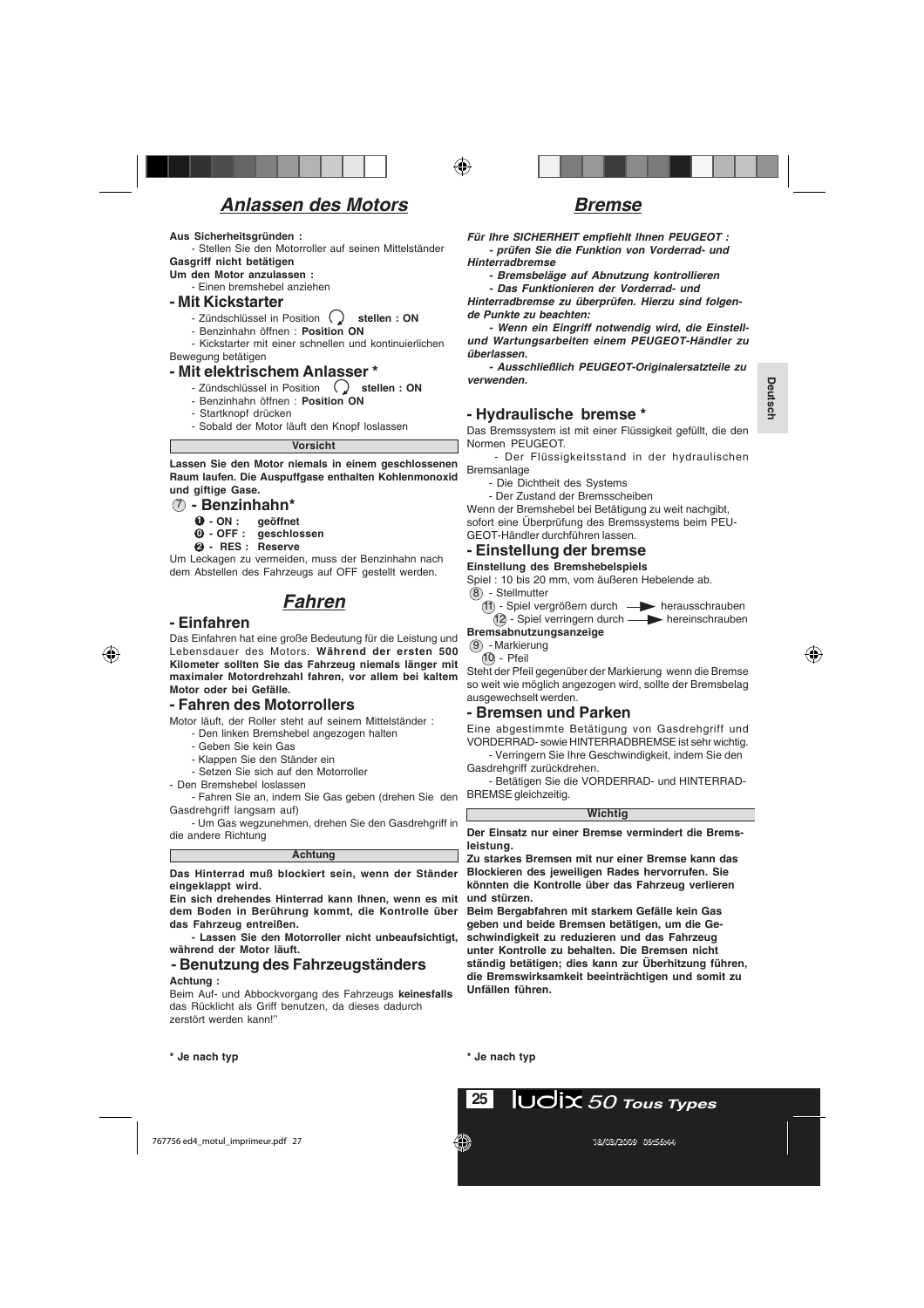## *Reifen\* : Luftdruck*

#### **Überprüfen Sie öfters den Reifendruck und** *- Die Sicherheit der Zweiräder hat für* **gleichen Sie ihn wenn nötig an.**

Befolgen Sie die folgenden Angaben :

| Ludix 10"                    |               |              |
|------------------------------|---------------|--------------|
| AV: 90/90-10                 | AR: 90/90-10  | - Ble        |
| 1,8 Bar                      | 2,0 Bar       | - Da         |
| AV: 120/90-10                | AR: 130/90-10 | <b>Zwe</b>   |
| 1,3 Bar                      | 1,6 Bar       | Bren         |
|                              |               | ermi         |
| Ludix 12"                    |               | - Ко         |
| AV: 120/70-12                | AR: 130/70-12 | Betr         |
| 1,6 Bar                      | 1,8 Bar       | Brer         |
|                              |               | Rüci         |
| Ludix 14"                    |               |              |
| AV: 80/80-14                 | AR: 80/80-14  |              |
| 1,8 Bar                      | 2,0 Bar       | - Be         |
|                              |               | - Be         |
| Ludix 14" PRO                |               | Ges<br>die I |
| AV: 80/80-14                 | AR: 100/70-14 | (stai        |
| 2,5 Bar                      | 2,8 Bar       | Hina         |
|                              |               | Witte        |
|                              |               | - Be         |
|                              |               | - Be         |
| Bem.: 2 bar = 0,2 Mégapascal |               | ande         |
|                              |               |              |

Ein falscher Reifendruck führt zur ungewöhnlichen Abnutzung der Lauffläche und beeinträchtigt die Sicherheit.

Es ist gefährlich und verboten, mit abgefahrenen Reifen zu fahren. Abgefahrene Reifen beeinträchtigen die Lenkung, das Bremsen, den Antrieb und die Straßenlage und können zu Unfällen führen.

**- Um den optimalen Fahrkomfort zu erhalten empfiehlt Peugeot Motocycles die Marke und den Typ des Reifens beizubehalten.**

*50 Tous Types* **<sup>26</sup>**

## *Information*

*Peugeot Motocycles höchste Priorität. - Ihre Sicherheit jedoch hängt auch von Ihrem Fahrverhalten ab.*

#### *Antizipation*

*- Bleiben Sie stets konzentriert.*

*- Das Bremsverhalten von einem Auto und einem Zweirad ist unterschiedlich. Trainieren Sie das Bremsen, um die Grenzen Ihres Fahrzeugs zu ermitteln.*

*- Kontrollieren Sie regelmäßig den einwandfreien Betrieb Ihres Fahrzeugs (Beleuchtung, Bremslicht, Blinker, Reifen, Bremsen, Rückspiegel, Hupe).*

#### *Vorsicht*

*- Beachten Sie die Verkehrsregelung.*

*- Beachten Sie die*

*Geschwindigkeitsbegrenzungen und passen Sie die Fahrgeschwindigkeit den Umständen an (starker Verkehr, Art des Straßenbelags, Hindernisse auf der Fahrbahn, Witterungsbedingungen usw.).*

*- Beachten Sie die Vorrangregeln.*

*- Beachten Sie den Sicherheitsabstand zu den anderen Fahrzeugen. Kalkulieren Sie eine gewisse Reserve ein, um im Notfall rechtzeitig stehen bleiben zu können.*

*- Reihen Sie sich nicht zwischen dem Bürgersteig und einem Fahrzeug ein.*

*- Zeigen Sie generell einen Richtungswechsel an.*

*- Machen Sie die Verkehrsteilnehmer vor einem Überholmanöver darauf aufmerksam. Fahren Sie nicht plötzlich aus der Spur.*

#### *Typengeprüften Helm tragen*

*- Der Helm muss gleichmäßig am Kopf sitzen und geschlossen sein: Der Riemen muss auch bei kurzen Strecken ordnungsgemäß unter dem Kinn befestigt werden.*

**- Durch einen Unfall können gewisse Elemente beschädigt werden. Es besteht dann die Gefahr, dass diese Elemente frühzeitig ausfallen, zum Verlust der Fahrzeugkontrolle und somit zu schweren Verletzungen führen. Das Fahrzeug von einem Vertragshändler kontrollieren lassen.**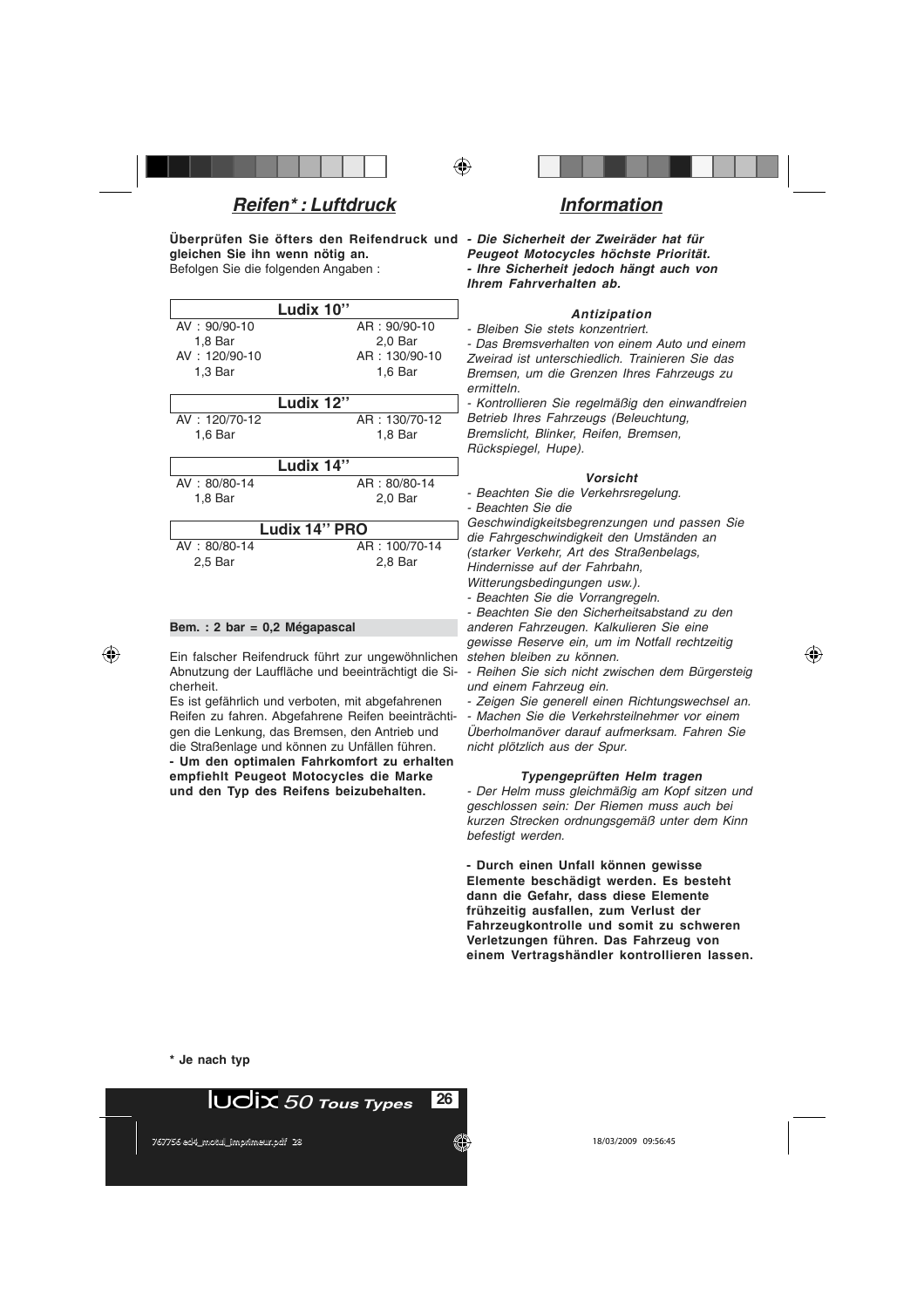## *Technische Daten*

|                            | 고이다<br>이제    | LUDIX<br>ONE<br>BIPLACE | <b>LUDIX</b><br>TREND | EGANCE<br><b>LUDIX</b><br>긂 | LUDIX<br>SNAKE | LUDIX<br>BLASTER |
|----------------------------|--------------|-------------------------|-----------------------|-----------------------------|----------------|------------------|
| Abmessungen<br>(mm)        |              |                         |                       |                             |                |                  |
| Gesamtlänge                | 1645         | 1650                    | 1650                  | 1650                        | 1725           | 1650             |
| Gesamtbreite               | 665          | 665                     | 665                   | 665                         | 665            | 665              |
| Gesamthöhe (Sitzbank)      | 760          | 760                     | 785                   | 810                         | 805            | 805              |
| Radstand                   | 1210         | 1210                    | 1210                  | 1210                        | 1210           | 1210             |
|                            |              |                         |                       |                             |                |                  |
| Gewicht (kg)               |              |                         |                       |                             |                |                  |
|                            | 66           | 70                      | 73.5                  | 75.5                        | 76.5           | 79.5             |
|                            |              |                         |                       |                             |                |                  |
| Füllmengen (L)             |              |                         |                       |                             |                |                  |
| Kraftstofftank             | 5.8          | 5.8                     | 5.8                   | 5.8                         | 5.8            | 5.8              |
| Öltank                     | 1.2          | 1.2                     | 1.2                   | 1.2                         | 1.2            | 1.2              |
| Abkühlflüssigkeit          |              |                         |                       |                             |                | 1.2              |
| Das Endgetriebe            | 0.12         | 0.12                    | 0.12                  | 0.12                        | 0.12           | 0.12             |
| <b>Motorblock</b>          |              |                         |                       |                             |                |                  |
|                            |              |                         |                       |                             |                |                  |
| Hubraum (cm <sup>3</sup> ) | 49.9         | 49.9                    | 49.9                  | 49.9                        | 49.9           | 49.9             |
| <b>Elektrische Anlage</b>  |              |                         |                       |                             |                |                  |
| <b>Batterie</b>            |              |                         | 12V4Ah                | 12V4Ah                      | 12V4Ah         | 12V4Ah           |
| Sicherungen                |              |                         | 7.5                   | 7.5                         | 7.5            | 7.5              |
| Zündkerze NGK              | <b>BR7HS</b> | <b>BR7HS</b>            | <b>BR7HS</b>          | <b>BR7HS</b>                | <b>BR7HS</b>   | <b>BR7HS</b>     |

Vermeiden Sie :

- Lärm, elektromagnetische Störungen, Rauchentwicklung,....

Ändern Sie deshalb nicht die Kennwerte Ihres Fahrzeugs (Beispiel: Abgasanlage oder Zündkerze). Jede Änderung der technischen Kennwerte des Fahrzeugs führt zur Aufhebung der Garantie und gilt als Verstoß gegen die Zulassungbescheinigung (Fahrzeugzulassung durch die befugten Stellen) . Bei Unfällen übernimmt die Versicherung keinerlei Haftung.

Denken Sie daran, daß ein PEUGEOT-Motorroller bei einem PEUGEOT-Händler gewartet werden sollte. Aus seiner Berufserfahrung kennt nur er alle Besonderheiten und verfügt über PEUGEOT-Ersatzteile und die besonderen PEUGEOT-Werkzeuge.

#### **Genau wie wir, steht er Ihnen zu Diensten.**

Deutsch **Deutsch**